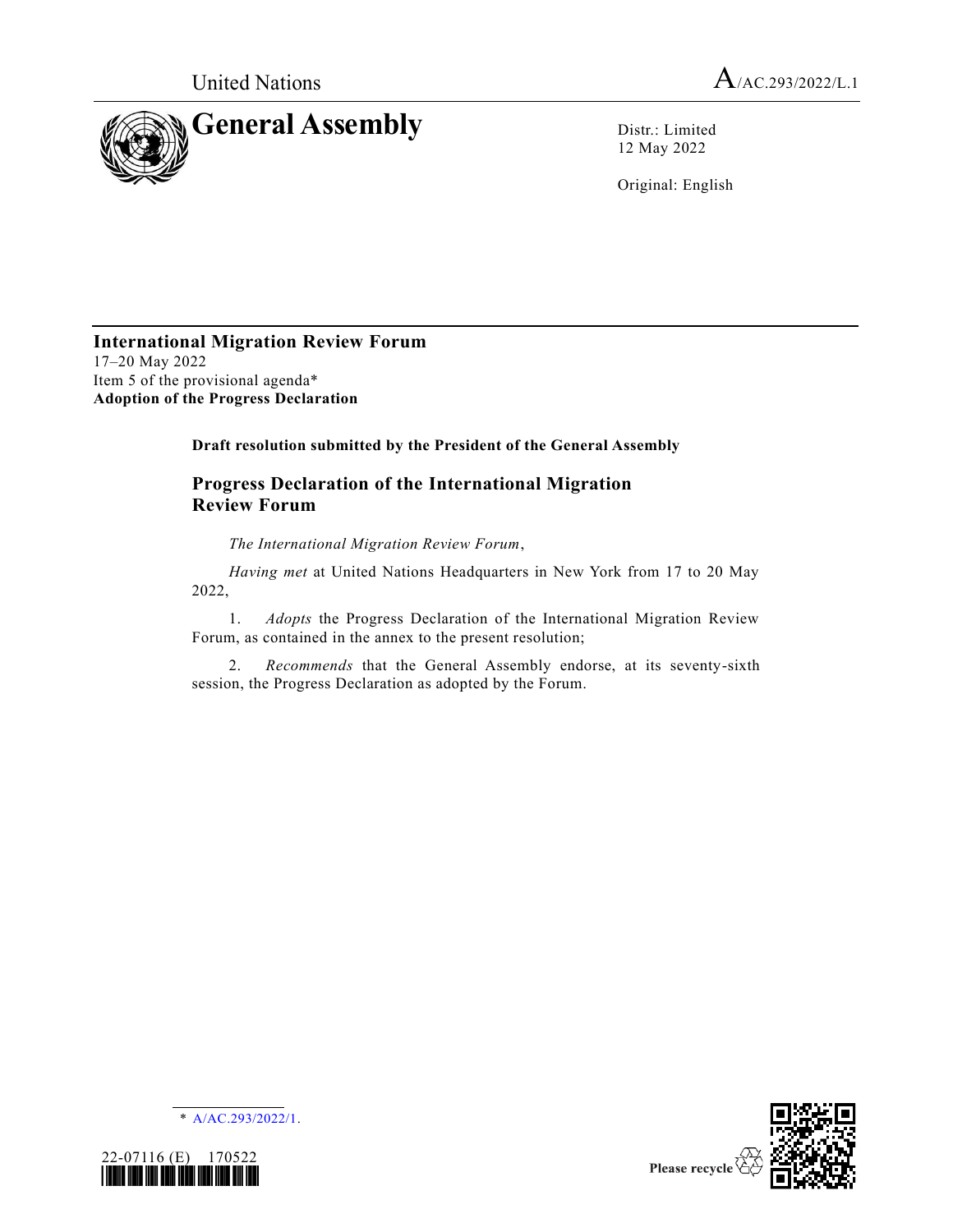#### **Annex**

# **Progress Declaration of the International Migration Review Forum**

1. We, the Heads of State and Government and High Representatives, meeting at United Nations Headquarters in New York from 17 to 20 May 2022 at the first International Migration Review Forum, convened under the auspices of the General Assembly, determined to enhance cooperation on international migration in all its dimensions, to discuss and share progress on the implementation of all aspects of the Global Compact for Safe, Orderly and Regular Migration,<sup>1</sup> including as it relates to the 2030 Agenda for Sustainable Development,<sup>2</sup> and with the participation of all relevant stakeholders, have adopted the following Progress Declaration.

## **Introduction**

2. We reaffirm the Global Compact for Safe, Orderly and Regular Migration, also known as the Marrakech Compact on Migration, and recall General Assembly resolution [73/195](https://undocs.org/en/A/RES/73/195) of 19 December 2018, by which it endorsed the Global Compact, as well as General Assembly resolution [73/326](https://undocs.org/en/A/RES/73/326) of 19 July 2019 on the format and organizational aspects of the international migration review forums.

3. We also reaffirm that the Global Compact is based on a set of cross-cutting and interdependent guiding principles: people-centred, international cooperation, national sovereignty, rule of law and due process, sustainable development, human rights, gender-responsive, child-sensitive, whole-of-government approach and whole-ofsociety approach.

4. We are determined to fulfil the objectives and commitments outlined in the Global Compact, in line with its 360-degree vision, guiding principles and comprehensive approach, by facilitating safe, orderly and regular migration, promoting the contributions of migrants at all skills levels to sustainable development at the local, national, regional and global levels, within the framework of the 2030 Agenda, and reducing the incidence and negative impact of irregular migration.

5. We acknowledge our shared responsibilities to one another as Member States of the United Nations to respect each other's needs and concerns over migration, and we recognize that all migrants, regardless of their migration status, are human rights holders, and reaffirm the need to protect their safety and dignity, and the overarching obligation to respect, protect and fulfil the human rights and fundamental freedoms of all migrants, regardless of their migration status, without any kind of discrimination, while promoting the security, well-being and prosperity of all our communities.

6. We reaffirm the importance of international cooperation to facilitate safe, orderly and regular migration, including through the implementation of planned and well-governed migration policies in line with international law.

7. We recognize the positive role and contributions of migrants for inclusive growth and sustainable development in countries of origin, transit and destination, including by enriching societies through human, socioeconomic and cultural capacities.

8. We commend the positive role and contributions of millions of migrants in responding to and recovering from the coronavirus disease (COVID-19) pandemic,

<sup>&</sup>lt;sup>1</sup> Resolution  $73/195$ , annex.

<sup>2</sup> Resolution [70/1.](https://undocs.org/en/A/RES/70/1)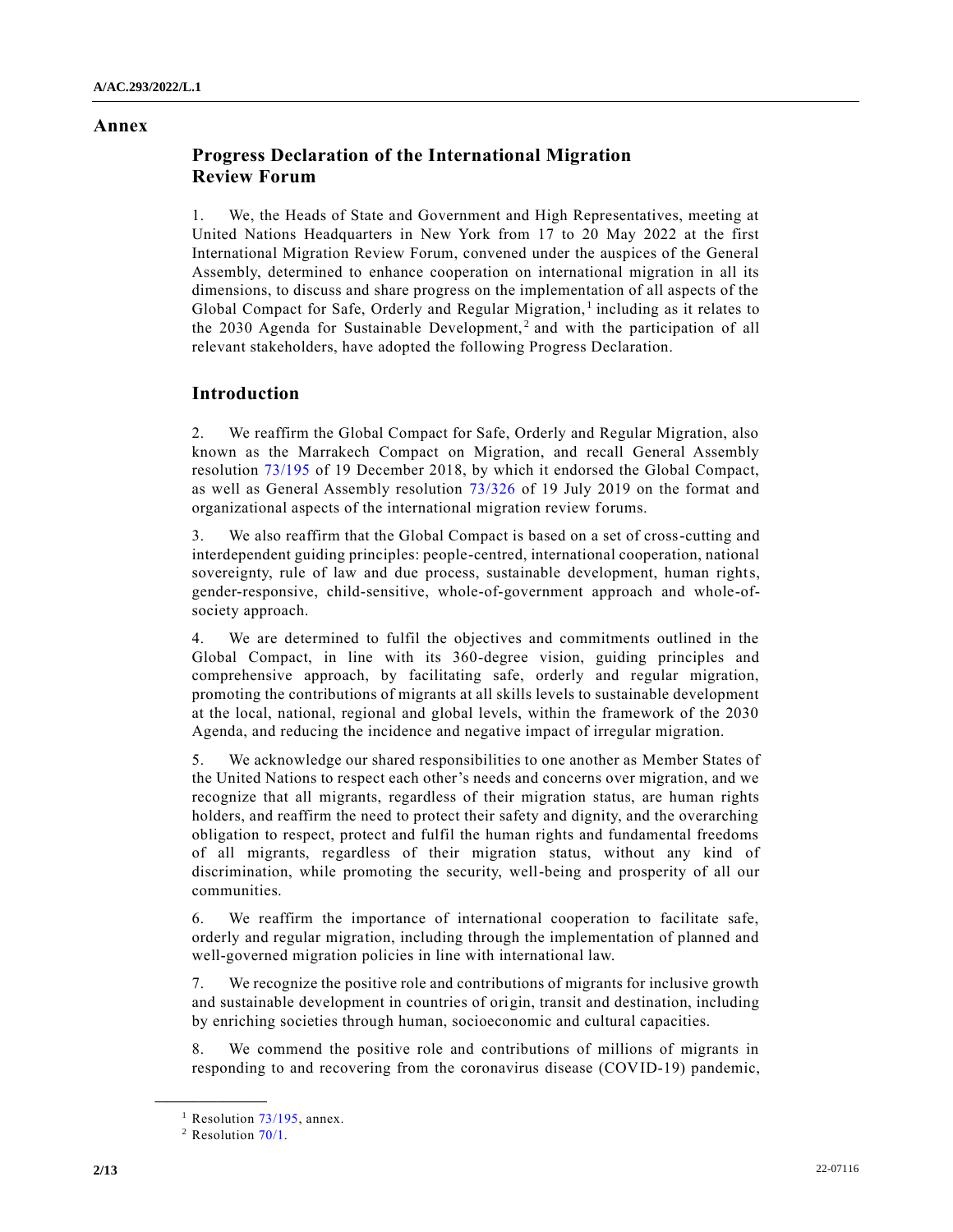including as essential workers, and remain deeply concerned that the pandemic has had a severe and disproportionate impact on migrants, including through increased COVID-19 exposure, discrimination, violence, job losses, wage theft, protra cted family separation, and restricted or lack of access to health-care services and other basic services, including vaccines, social protection, education and child services, and being subjected to unsafe and undignified returns.

9. We recognize that as many as 281 million people were international migrants in 2020 globally, of whom 48 per cent were women and girls and 15 per cent were under the age of 20, and that remittances are a critical source of support for families and communities, with migrants having transferred over 751 billion United States dollars in remittances in 2021 to their countries of origin.

10. We recognize the value and dignity of the labour of all migrant workers in all sectors, emphasizing the importance of promoting fair labour conditions and decent work and upholding international labour standards, and, in this regard, we also recognize the work of women migrant workers, including in paid and unpaid care work, domestic work and the informal economy, and emphasize the need to ensure that they are legally protected against violence, harassment and exploitation.

11. We are concerned that a growing number of migrant children, including those who are unaccompanied or separated from their parents or primary caregivers, are particularly vulnerable along their migration journey, and reaffirm our commitment to protecting the rights of the child and upholding the principle of the best interests of the child.

12. We are concerned about the impact of financial and economic crises, poverty, health emergencies and food insecurity on international migration and migrants, as well as sudden-onset and slow-onset natural disasters, the adverse effects of climate change, and environmental degradation, such as desertification, land degradation, drought, floods, water scarcity and sea level rise, taking into account the potential implications for migration and migrants.

13. We recognize the importance of creating conducive political, economic, social and environmental conditions for people to lead peaceful, productive and sustainable lives in their own country and to fulfil their personal aspirations, and, in this regard, declare our profound solidarity with and support for migrants caught up in situations of crisis in countries of transit and destination.

14. We reaffirm our collective responsibility to preserve the lives of all migrants and take action to prevent loss of migrant lives and, in this context, remain deeply concerned that thousands of migrants continue to die or go missing each year along perilous routes on land and at sea, in transit and destination countries, with reports of more than 8,436 migrants having lost their lives and 5,534 migrants having gone missing in transit globally from 2019 to 2021.

15. We condemn acts, manifestations and expressions of racism, racial discrimination, xenophobia and related intolerance against migrants and diasporas and the negative stereotypes often applied to them, including on the basis of religion or belief.

16. We are concerned about the risks, including for migrants, associated with irregular migration, smuggling of migrants and crimes against migrants, which continue to pose significant threats to the lives and well-being of migrants, and which require a concerted international assessment and response and strengthened multilateral cooperation among countries of origin, transit and destination.

17. We take note with appreciation of the regional reviews of the implementation of the Global Compact and the reviews of progress at the national level, including, on a voluntary basis, the elaboration and use of national implementation plans and the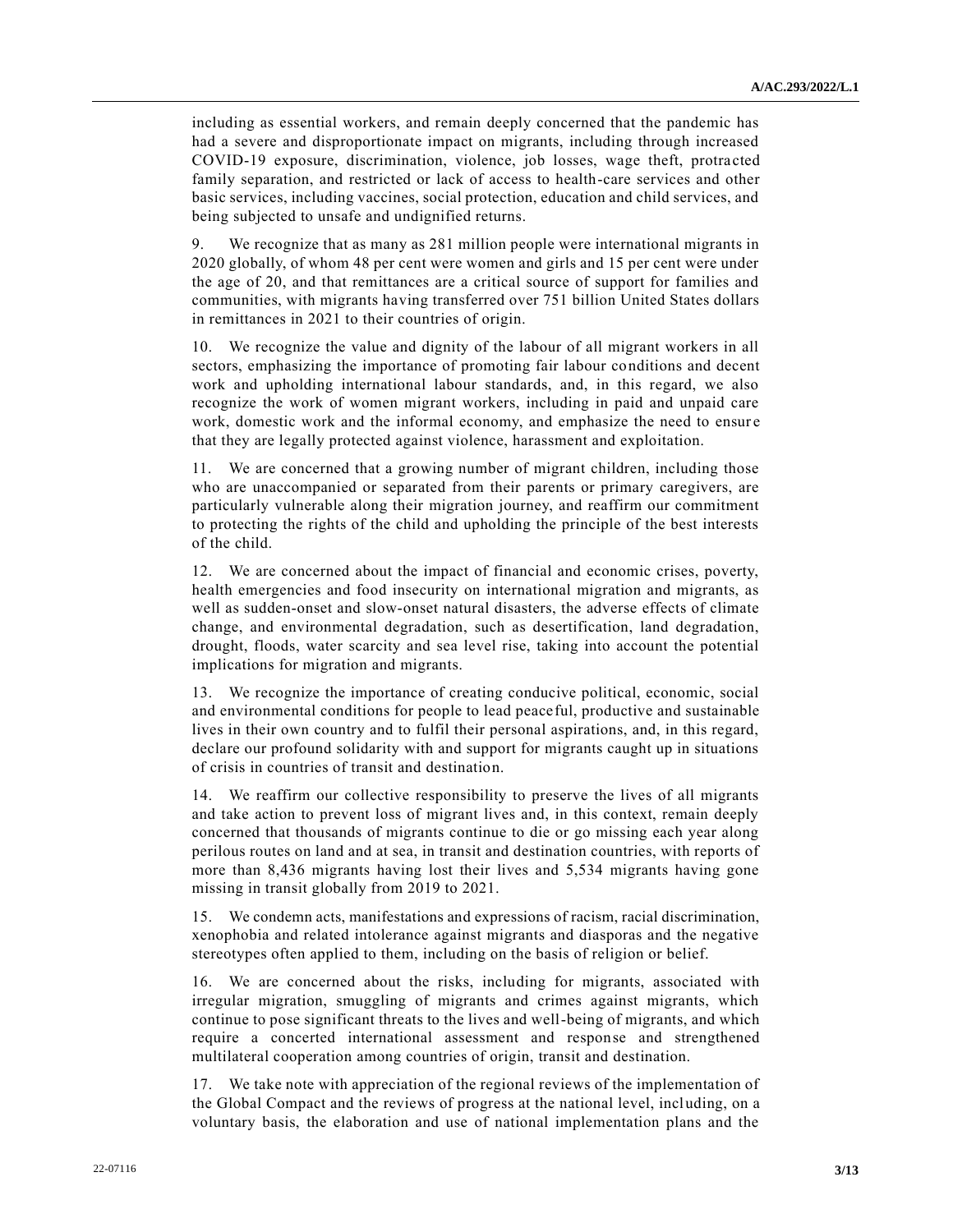mainstreaming of the Global Compact in plans and legislation, drawing on contributions from and the meaningful participation of all relevant stakeholders, including migrants, as well as parliaments and local governments, in line with a whole-of-government and whole-of-society approach.

18. We recognize the work of the Global Compact Champion countries and the Friends of Migration group, including their initiative to share insights, lessons learned and promising practices in support of the implementation of the Global Compact, such as the Rabat Declaration adopted during the first ministerial meeting of the Champion countries on 25 March 2022.

19. We take note with appreciation of the report of the Secretary-General of 27 December 2021 on the implementation of the Global Compact,<sup>3</sup> and its guidance for the deliberations during the Forum, including policy priorities for consideration by the Forum.

20. We recognize the work of the United Nations Network on Migration in support of the implementation of the Global Compact, including the establishment of the capacity-building mechanism, which comprises the migration multi-partner trust fund and the Migration Network Hub.

### **Progress, challenges and gaps in the implementation of the Global Compact**

21. We recognize the many efforts and the progress made and the good practices that have emerged in implementing the Global Compact and in realizing our collective goal of advancing safe, orderly and regular migration, and in the response to and recovery from the COVID-19 pandemic, by national and local governments, the United Nations system and other international and regional organizations, migrants, diasporas, civil society, local communities, migrant and diaspora organizations, faith based organizations, academia, the private sector, parliamentarians, trade unions, national human rights institutions, the media, humanitarian actors, volunteers and other relevant stakeholders.

22. We are concerned that progress achieved in facilitating and harnessing the benefits of safe, orderly and regular migration is slow and uneven in many areas and that the COVID-19 pandemic has reshaped many aspects of international migration and negatively impacted progress, and created new, and exacerbated existing situations of vulnerability for migrants. Greater efforts are needed by Member States to develop ambitious national responses for the implementation of the Global Compact. We recognize that challenges and gaps in the implementation of the Global Compact exist and may be due, in part, to limited resources and national capacities, as well as insufficient coordination within and between Governments, and with relevant stakeholders.

23. We recall that in General Assembly resolution [73/326,](https://undocs.org/en/A/RES/73/326) Member States decided to cover all 23 objectives of the Global Compact in four round tables during the Forum.

**\_\_\_\_\_\_\_\_\_\_\_\_\_\_\_\_\_\_**  $3$  [A/76/642.](https://undocs.org/en/A/76/642)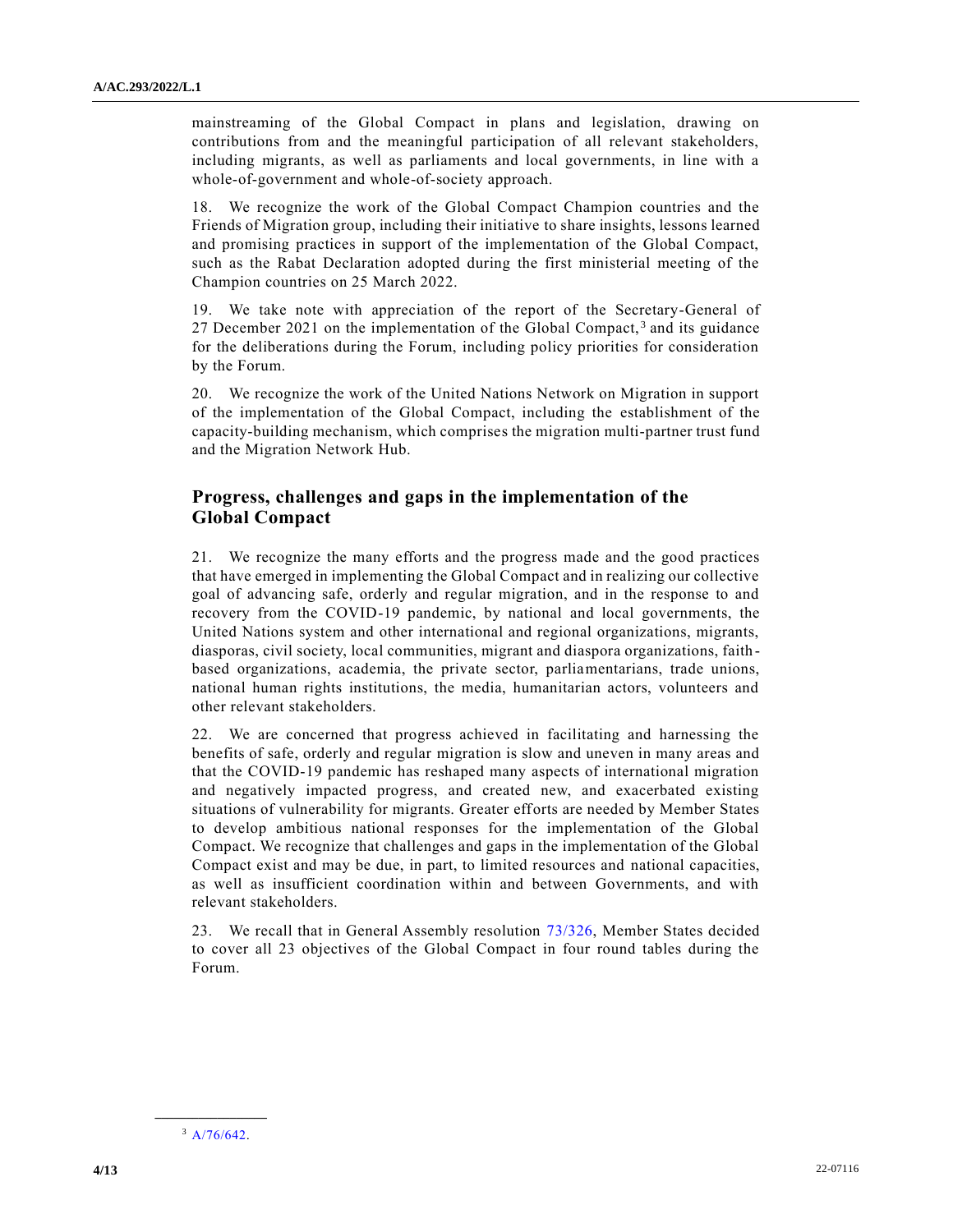# **Round table 1 (objectives 2, 5, 6, 12 and 18)**<sup>4</sup>

24. Progress has been made in mainstreaming international migration into development plans and sectoral policies at the local, national, regional and global levels, as well as in climate change adaptation and mitigation strategies and policies. Progress has also been achieved in the conclusion of bilateral and regional labour migration agreements, efforts to simplify administrative procedures related to migration and actions to prevent and reduce situations of vulnerability faced by migrants, in particular those in an irregular situation, including by facilitating their access to regular status, the formal economy, the labour market and basic services in line with national legislation. However, the availability and flexibility of pathways for regular migration remains limited in many cases.

25. Progress has been made by Member States, the private sector and other stakeholders in promoting fair and ethical recruitment and decent work for migrant workers, international labour standards, ensuring respect for and protection and fulfilment of human rights, and reducing or banning recruitment fees and strengthening labour inspection capacities. The use of digital technologies during the pandemic has increased, which contributed to the effectiveness and transparency of migration procedures, while also raising concerns about the digital divide for many migrants as well as challenges related to upholding migrants' right to privacy and the protection of personal data.

26. Progress has been achieved in facilitating recognition of academic and vocational qualifications and skills of migrant workers and returning migrants.

27. The adverse effects of climate change, environmental degradation and natural disasters are among the drivers of migration, which are influenced by economic, social, political and demographic contexts. Efforts to mitigate and adapt to the adverse effects of climate change have been insufficient, including in climate finance, as acknowledged by the twenty-sixth session of the Conference of the Parties to the United Nations Framework Convention on Climate Change and as part of the Glasgow Climate Pact. The responses to the COVID-19 pandemic and the negative impact of climate change and systemic shocks have laid bare the gaps that remain in anticipating, preparing for and responding to events that might trigger large movements of migrants.

28. The lack of mutual recognition of skills and qualifications of migrants limits their potential, the benefits they can gain from their labour as well as their contributions to sustainable development, and leaves migrants vulnerable to exploitation. Many migrant workers, especially women migrant workers, continue to face precarious working conditions, wage theft, labour exploitation, reduced wages, discriminatory dismissals, withholding of benefits, forced unpaid leave and protracted separation from their families, which have been exacerbated during the COVID-19 pandemic. In many cases, migration procedures lack predictability and allow for high levels of undue discretionary action, undermining the rule of law and due process.

29. The lack of access to quality education and economic opportunities, and inadequate investment as well as underdevelopment are among the key drivers that compel young people to leave their countries of origin in search of better opportunities. Therefore, it remains crucial to promote sustainable developmen t,

<sup>4</sup> Objective 2: Minimize the adverse drivers and structural factors that compel people to leave their country of origin; objective 5: Enhance availability and flexibility of pathways for regular migration; objective 6: Facilitate fair and ethical recruitment and safeguard conditions that ensure decent work; objective 12: Strengthen certainty and predictability in migration procedures for appropriate screening, assessment and referral; objective 18: Invest in skills development and facilitate mutual recognition of skills, qualifications and competences.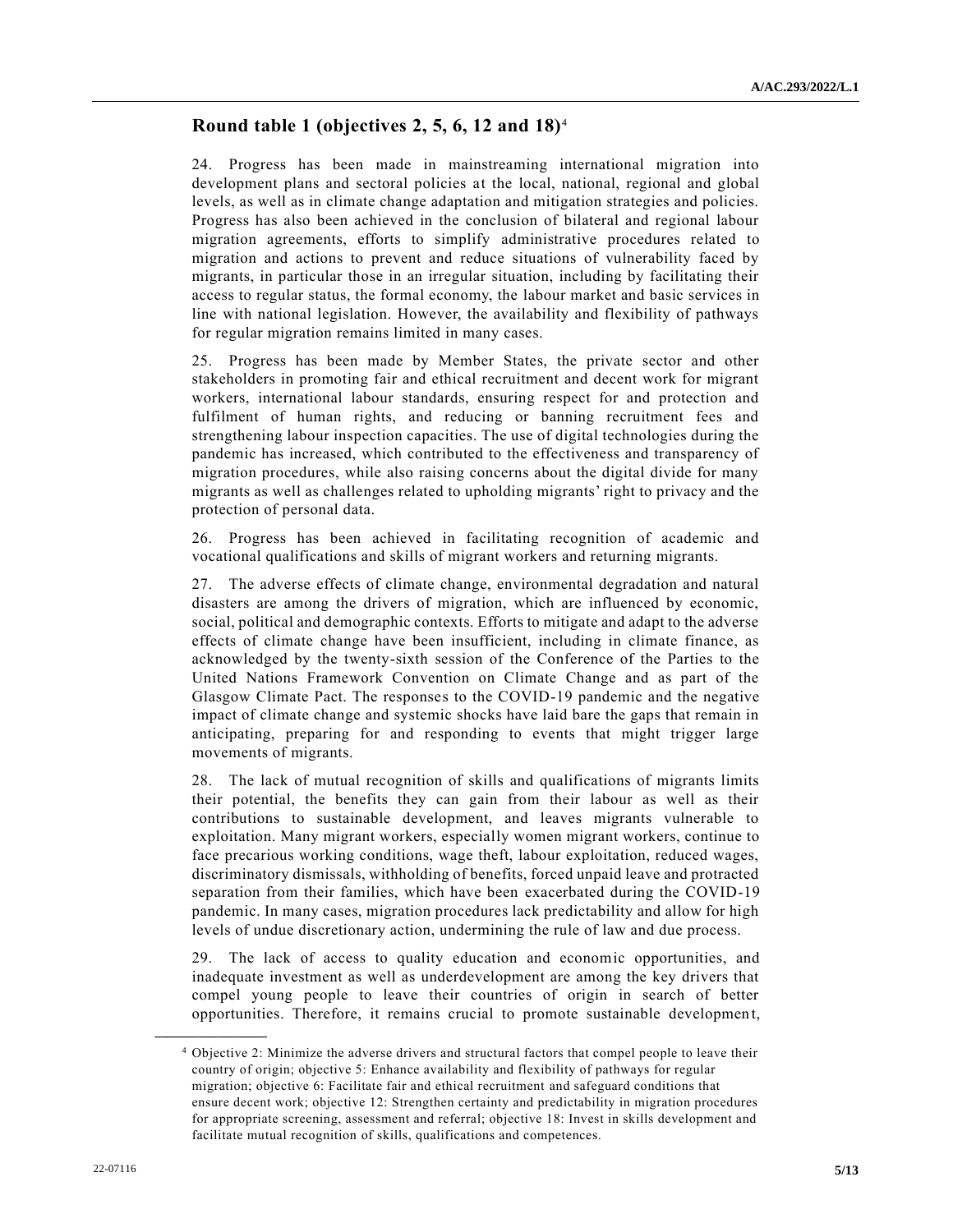generate employment, bridge the digital divides and empower youth to fully participate in their societies.

#### **Round table 2 (objectives 4, 8, 9, 10, 11, 13 and 21)**<sup>5</sup>

30. Stakeholders have developed guidance for the development of transnational search mechanisms, promoting cross-border operational cooperation and informationsharing, and the establishment of other internationally coordinated efforts on missing migrants. Observatories have been established to collect migration data, and progress has been achieved in curbing the incidence of smuggling of migrants and in improving the capacity of Member States to identify networks of migrant smugglers and their organizers, and in identifying and responding to the needs of migrants in this regard.

31. There are increasing efforts by Member States to foster cross-border collaboration for the prevention of trafficking in persons, the investigation and prosecution of human traffickers, and to provide assistance and safe access to services to victims of trafficking in persons. Efforts are being made to modernize border-crossing points, including by simplifying procedures and upgrading infrastructure and equipment, to reduce immigration detention, including by implementing non-custodial alternatives to detention in the context of the COVID-19 pandemic. Some Member States have taken steps to end child immigration detention, advancing efforts to protect and respect the best interests of the child. In response to the challenges posed by the pandemic, some Member States temporarily suspended forced returns and expanded assistance to returning migrants. Some Member States have supported reintegration and recognized the opportunity to leverage the skills and knowledge acquired by returning nationals. Nevertheless, challenges remain in all of these areas.

32. Progress has been made in issuing migrants, including unaccompanied and separated children, with adequate documentation and civil registry documents. However, challenges remain regarding international cooperation on identification of nationals and issuance of travel documents, as many Member States still lack robust civil registration systems or the capacity to issue identity and travel do cuments. Migrants continue to face risks throughout the migration journey, owing to a lack of proof of legal identity, insufficient access to information or lack of predictability in migration procedures. Some policies, practices and conditions associated with immigration detention, including arbitrary deprivation of liberty, overcrowding and poor access to basic services have affected the physical and mental health and wellbeing of migrants, as well as child development.

33. Migrants continue to struggle to access and receive humanitarian assistance, including search and rescue efforts and medical care, which creates and exacerbates situations of vulnerability. Limited progress has been made in distinguishing the activities of smuggling networks from the provision of assistance of an exclusively humanitarian nature for migrants along perilous routes and in other situations where their life or safety is in danger. In many cases, the provision of such assistance has been considered unlawful.

<sup>5</sup> Objective 4: Ensure that all migrants have proof of legal identity and adequate documentation; objective 8: Save lives and establish coordinated international efforts on missing migrants; objective 9: Strengthen the transnational response to smuggling of migrants; objective 10: Prevent, combat and eradicate trafficking in persons in the context of international migration; objective 11: Manage borders in an integrated, secure and coordinated manner; objective 1 3: Use migration detention only as a measure of last resort and work towards alternatives; objective 21: Cooperate in facilitating safe and dignified return and readmission, as well as sustainable reintegration.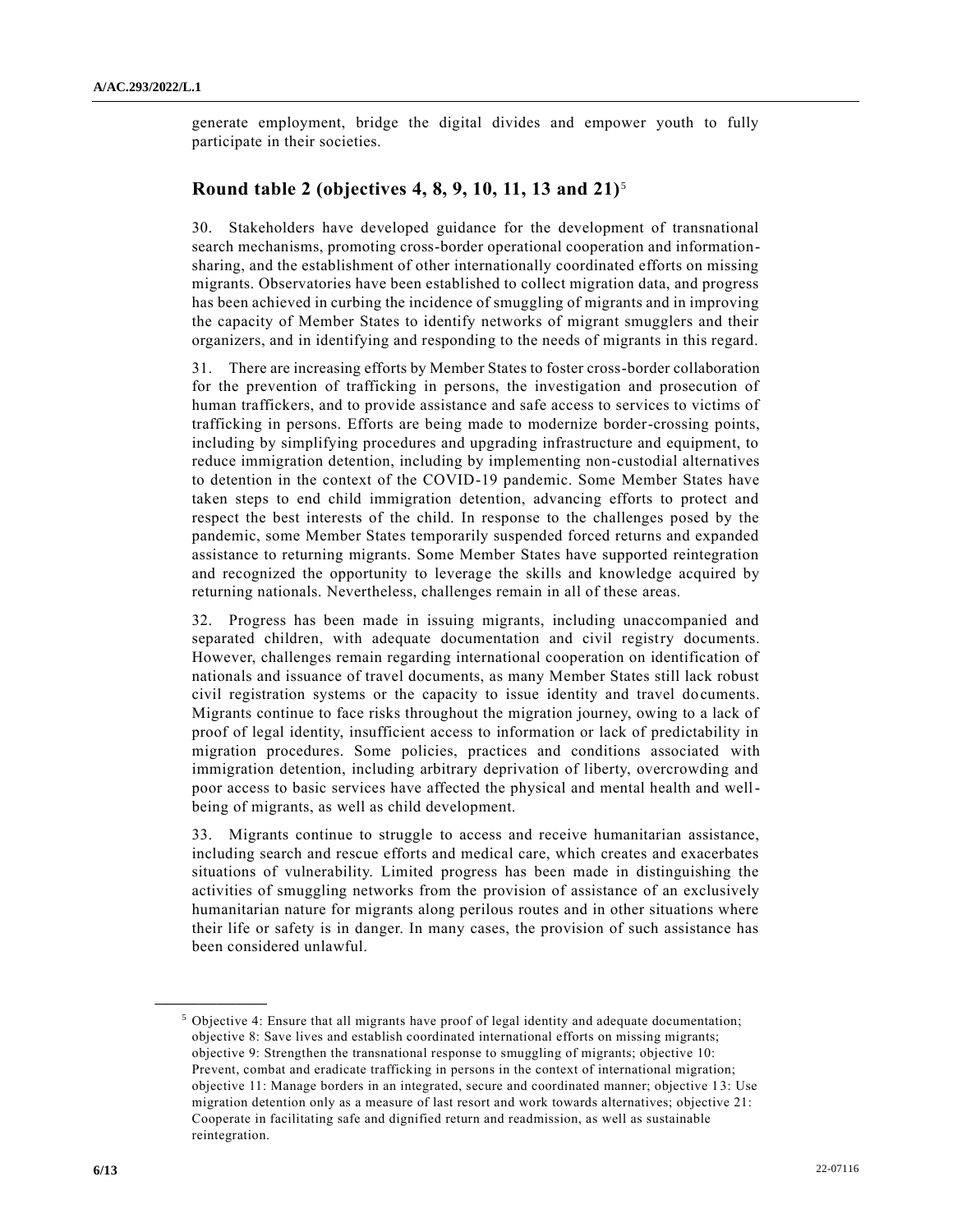34. Travel restrictions imposed by countries of origin, transit and destination as a response to the COVID-19 pandemic have created and exacerbated situations of vulnerability faced by migrants, and challenges for return and readmission, in many cases, including through insufficient efforts to manage national borders in an integrated, secure and coordinated manner that respects obligations under international law. In some cases, Member States have forcibly returned migrants with insufficient regard for health risks or due process and procedural safeguards, including the best interests of the child. Travel and other restrictions, including border closures and lockdowns, as well as capacity limitations, constrained the return and readmission of migrants who wished to return.

35. Safe and dignified return, readmission and sustainable reintegration in full compliance with international human rights law have proven to be difficult and complex in many cases. Conditions for more predictable travel have deteriorated during the COVID-19 pandemic. Limited progress has been made in enhancing bilateral and international cooperation to determine clear and mutually agreed procedures that uphold procedural safeguards and guarantee individual assessments and legal certainty.

36. Poverty, inequalities, economic exclusion and violence, including sexual and gender-based violence, which have increased during the pandemic, are among the key risk factors of trafficking in persons, especially for women, children and young people. The COVID-19 pandemic has complicated access to, and the provision of, support to victims of trafficking in persons. In some instances, public health considerations were used to justify detention or unlawful deportation. Member States also faced practical challenges in ensuring alternatives to detention with full respect for human rights, particularly with regard to providing adequate living conditions and access to gender-responsive and people-centred services for migrants.

### **Round table 3 (objectives 14, 15, 16, 19, 20 and 22)**<sup>6</sup>

37. In some cases, consular support has been strengthened through "one -stop-shop" virtual mechanisms, regional and subregional coordination and consular cooperation. The COVID-19 pandemic has also given rise to strengthened consular cooperation between States to protect their nationals and to assist them, including in the safe, voluntary and dignified return of migrants. Efforts have also been made in building the capacity of consular services. Several consular services implemented virtual service delivery to improve accessibility in the context of reduced in-person service.

38. Efforts to provide equal and safe access to affordable basic services, including access to health-care services and vaccines, to all migrants, regardless of their migration status, as well as efforts to provide all migrants with access to unemployment benefits and adequate social protection, without risk of arrest, detention and deportation in the context of international migration, have been essential in the effective response to the COVID-19 pandemic, in particular at the local level.

39. Progress was also made in promoting inclusion and social cohesion, including through language training and improved access to professional training, employment, education, and social inclusion and protection measures, as well as through

<sup>6</sup> Objective 14: Enhance consular protection, assistance and cooperation throughout the migration cycle; objective 15: Provide access to basic services for migrants; objective 16: Empower migrants and societies to realize full inclusion and social cohesion; objective 19: Create conditions for migrants and diasporas to fully contribute to sustainable development in all countries; objective 20: Promote faster, safer and cheaper transfer of remittances and foster financial inclusion of migrants; objective 22: Establish mechanisms for the portability of social security entitlements and earned benefits.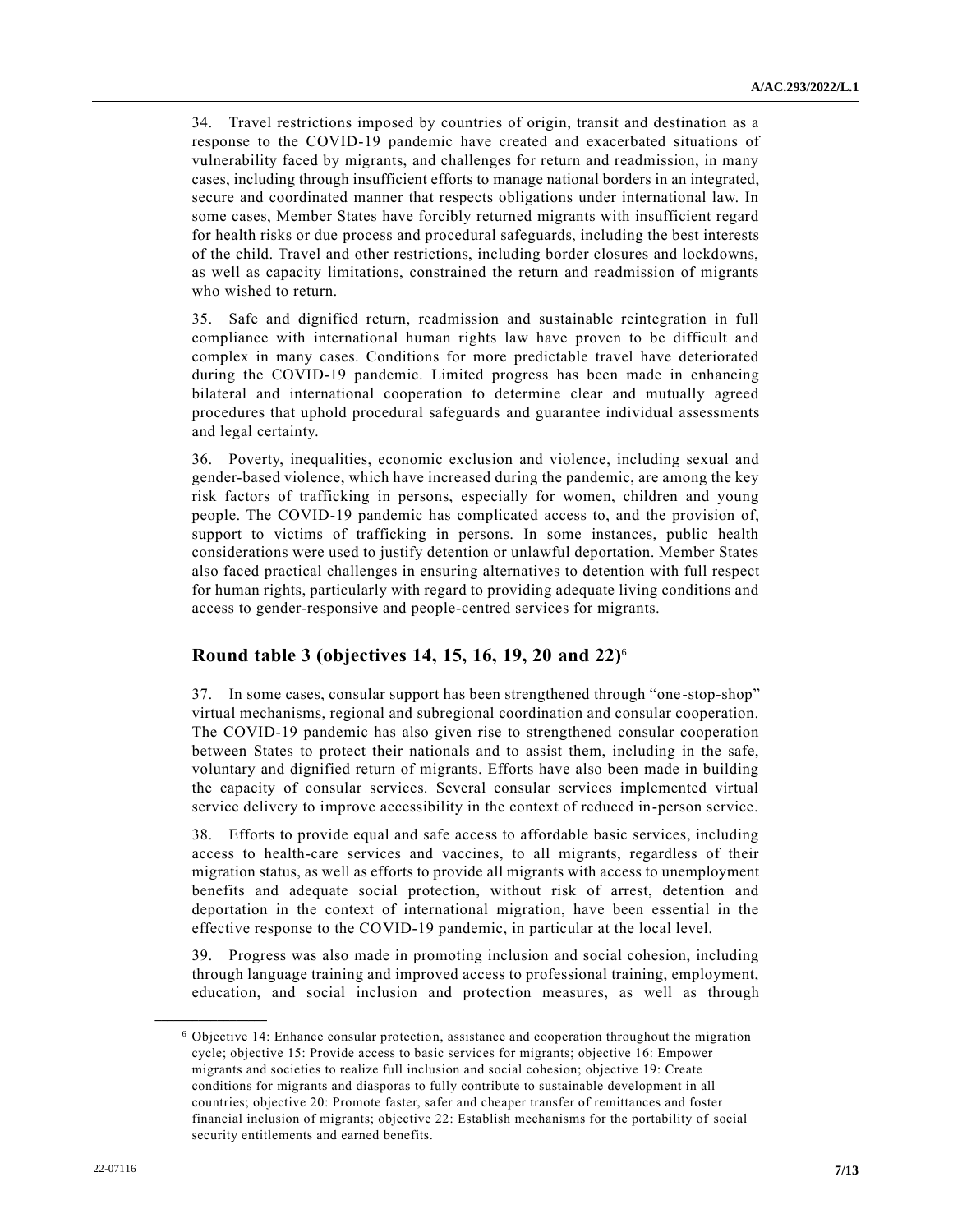community awareness campaigns, based on equality, non-discrimination and ways to promote mutual respect for the cultures, traditions and customs of communities of destination and of migrants, including acceptance of diversity.

40. Progress was achieved in the provision of health-care services, including mental health services, and psychosocial support and assistance to those impacted by the pandemic, including through efforts of diaspora networks and communities that set up humanitarian initiatives and digital platforms. Progress was also made in the recognition of the human, cultural, social and economic capital that diasporas bring, as well as their engagement and remittances in national development strategies, and in programmes to improve the financial inclusion and literacy of migrant workers and their families.

41. At the same time, many migrants and their families struggle to gain safe access to basic services, such as health-care services, despite being disproportionately exposed to COVID-19 owing to their living conditions and their employment in essential jobs. Migrants were often not systematically covered by COVID-19 testing, treatment and vaccination policies and programmes as well as pandemic -related socioeconomic support and recovery measures, despite their loss of jobs and income. Safe access to basic services, social protection or recovery assistance often remained limited to migrants with a regular status, while migrants with irregular status remained in a situation of vulnerability.

42. Many countries declared remittances to be essential services and eased regulations during the COVID-19 pandemic, facilitated greater digitalization, offered incentives and abolished or waived transaction fees. However, the cost of transferring remittances remained at 6.3 per cent during the third quarter of 2021.

43. In addition to remittances remaining resilient, the pandemic has offered lessons to improve the remittance market, including by expanding the use of digital channels, promoting innovation, competition and transparency, reducing transaction costs and increasing digital and financial inclusion. However, there is an uneven distribution across Member States of digital remittance channels, which depend on sound infrastructure and on digital and financial inclusion. Many migrants, in particular migrant women, lack access to financial services and mobile-enabled data, even though they often rely on receiving remittances to support themselves and their families.

44. Despite the fact that some Member States concluded and implemented bilateral and multilateral agreements to foster the portability of social security entitlements, coverage and portability of such entitlements remain limited owing to exclusion, barriers to eligibility, lack of implementation of existing frameworks and limited cross-border cooperation.

### **Round table 4 (objectives 1, 3, 7, 17 and 23)**<sup>7</sup>

45. Progress has been made in improving the collection and use of disaggregated migration data, including through the establishment of migration data and knowledge centres and observatories, such as the African Migration Observatory,<sup>8</sup> as well as the promotion of bilateral and regional exchanges and initiatives on migration data.

<sup>7</sup> Objective 1: Collect and utilize accurate and disaggregated data as a basis for evidence -based policies; objective 3: Provide accurate and timely information at all stages of migration; objective 7: Address and reduce vulnerabilities in migration; objective 17: Eliminate all forms of discrimination and promote evidence-based public discourse to shape perceptions of migration; objective 23: Strengthen international cooperation and global partnerships for safe, orderly and regular migration.

The African Migration Observatory is an organ of the African Union established pursuant to decision Assembly/AU/Dec.695 (XXXI) of the Assembly of the African Union.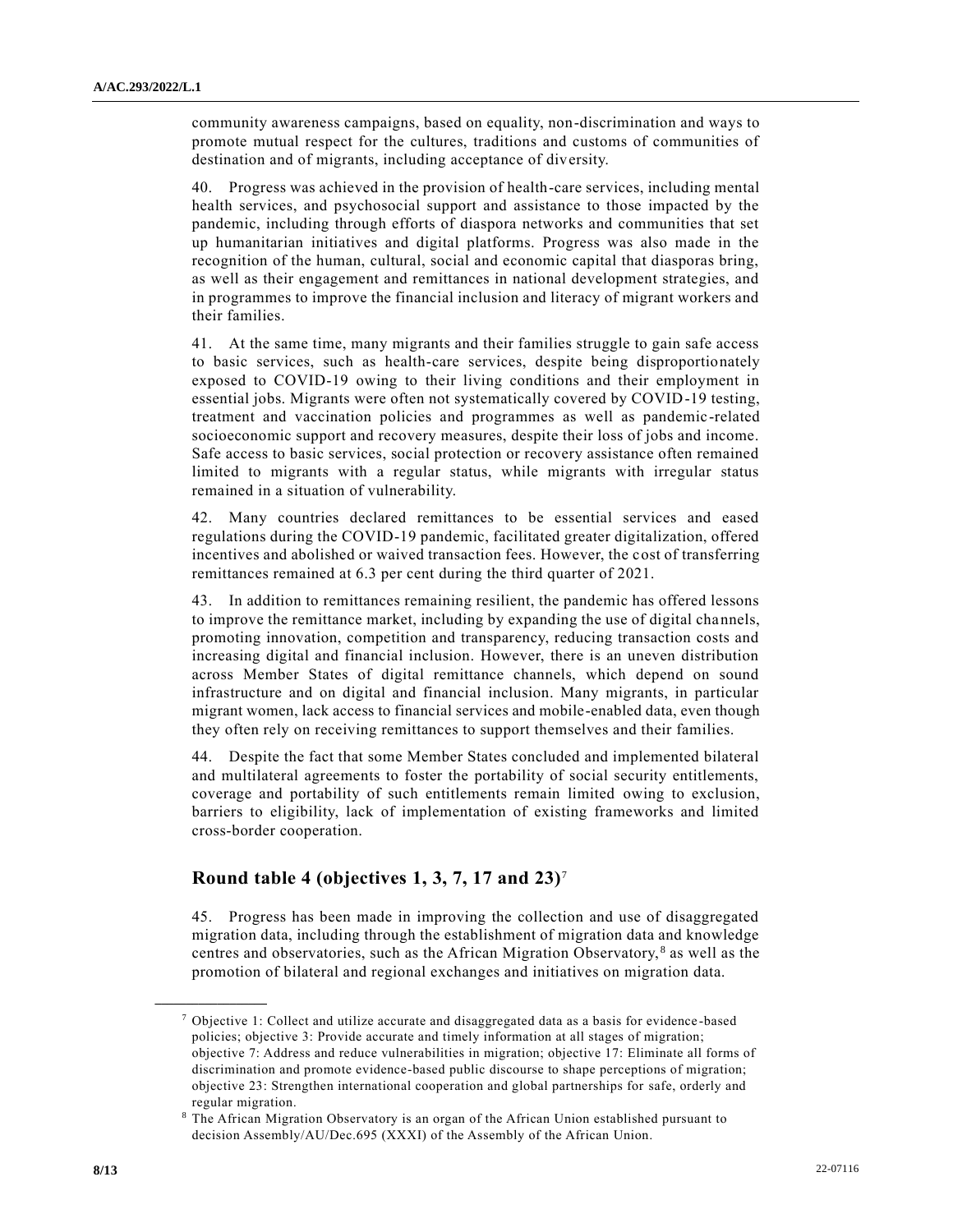46. During the pandemic, many Member States, including local governments, as well as civil society organizations and other relevant stakeholders launched awarenessraising initiatives and translated COVID-19-related information into multiple languages to help to improve migrants' access to information and health-care services.

47. Amid the COVID-19 pandemic, some Member States have taken action to reduce situations of vulnerability for migrants, including by providing them, regardless of their migration status, with access to COVID-19-related and other health-care services and vaccinations, by extending visa and residence permits to avoid migrants falling into an irregular status, by halting forced returns and by establishing cross-border coordination mechanisms. Many Member States and relevant stakeholders, including diaspora communities, have taken steps to combat discrimination, racism, violence, xenophobia and related intolerance against migrants by sharing examples of migrants and communities working together to make the places where they live and work more inclusive. Many Member States and stakeholders cooperated in relation to implementing the Global Compact, including by developing and strengthening bilateral, subregional, regional, interregional and global dialogues and initiatives, such as bilateral labour migration agreements and regional migration observatories.

48. Gaps in data collection and analysis persist, in many cases, owing to outdated, incompatible or inadequate sources and systems for high-quality, accessible, timely, reliable data collection and disaggregation by income, sex, age, race, ethnicity, migration status, disability, geographic location and other characteristics relevant in national contexts, as well as limited digital capacity. The COVID-19 pandemic exacerbated challenges in data collection, in particular with regard to the 2020 round of population censuses, which are a key source of migration data.

49. Systematic instances of intolerance, xenophobia, racism and all other multiple and intersecting forms of discrimination, as well as instances of racial, ethnic and religious profiling of migrants, misinformation and stigma against migrants, especially Asians and people of Asian descent, as well as Africans and people of African descent, and persons belonging to ethnic and religious minorities remain widespread, including misleading narratives that generate negative perceptions of migrants, falsely associate migrants and diasporas with disease or criminal activities, heighten anti-immigrant sentiments and promote violence against migrants.

50. The funding of the migration multi-partner trust fund has been insufficient to meet the strong demand from Member States and stakeholders to support the implementation of the Global Compact.

## **Recommended actions to accelerate the implementation of the Global Compact and to strengthen international cooperation on international migration**

51. We commit to building on promising practices to harness the benefits of safe, orderly and regular migration, including those that emerged in the response to the COVID-19 pandemic, and to providing all migrants with safe access to basic services, regardless of their migration status, as well as continuity of care, COVID-19 vaccinations, testing and treatment in line with universal health coverage, to ensure that no one is left behind in achieving the 2030 Agenda. In this context, we commit to promoting the meaningful participation of migrants in policy discussions on issues affecting them, including in the COVID-19 response and recovery.

52. Building on the lessons learned during the COVID-19 pandemic and realizing that there is a need to prepare for future health emergencies, we aim to integrate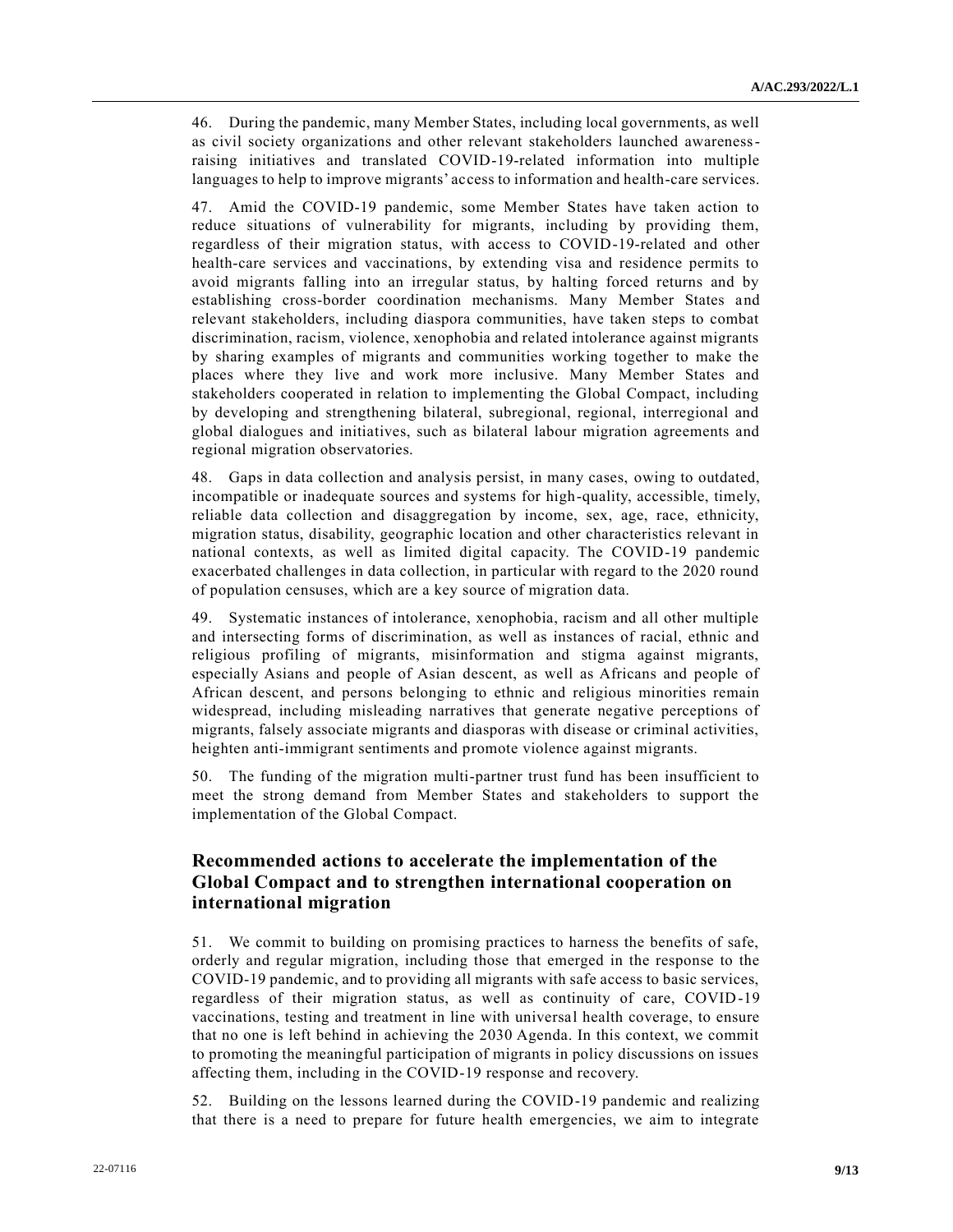promising practices, consistent with the Global Compact and its guiding principles, into migration policies. In this regard, we commit to accelerating efforts, at all levels, to integrate public health considerations into migration policies and incorporating the health needs of migrants in national and local health-care services, policies and plans, in ways which are transparent, equitable, non-discriminatory, people-centred, genderresponsive, child-sensitive and disability-responsive, and which leave no one behind.

53. Recognizing that migrants are integral to our societies, we commit to promoting their meaningful contribution to policy development, delivery and reviews, and recommit to fostering inclusive and cohesive societies, by strengthening the provision of information, support and services, which contribute to migrants' integration.

54. We commit to eliminating all forms of discrimination, including racism, systemic racism, racial discrimination, xenophobia and related intolerance, stigmatization, hate speech, hate crimes targeting migrants and diasporas as well as negative stereotyping and misleading narratives that generate negative perceptions on migration and migrants, including by reviewing, developing and implementing relevant legislation, policies and practices and promoting evidence-based public discourse, inter alia in partnership with local authorities, migrants, diaspora communities and the media, bearing in mind the role of migrants as agents of sustainable development and as rights holders. We also commit to protecting freedom of expression in accordance with international law, recognizing that an open and free debate contributes to a comprehensive understanding of all aspects of migration.

55. We commit to respecting, protecting and fulfilling the human rights and fundamental freedoms of all migrants, including those of women and children, regardless of their migration status, and to addressing international migration through international, regional or bilateral cooperation and dialogue and a comprehensive and balanced approach, recognizing the roles and responsibilities of countries of origin, transit and destination in promoting and protecting the human rights of all migrants and ensuring that their legislation and migration policies and practices are non-discriminatory and consistent with their applicable international human rights obligations, in order to avoid approaches that might create or aggravate situations of vulnerability for migrants.

56. We commit to developing national gender-responsive and child-sensitive migration policies and legislation in line with relevant obligations under international law to respect, protect and fulfil the human rights of all migrant women and children, in particular girls, regardless of their migration status. In this regard, we stress the importance of ensuring the full, equal and meaningful participation of women in the formulation and implementation of migration policies, while recognizing their independence, agency and leadership.

57. We commit to respecting, protecting and fulfilling the human rights of all migrant children, regardless of their migration status, including unaccompanied or separated migrant children, ensuring that the best interests of the child are a primary consideration in all actions concerning children in our legislation, policies and practices, including those related to integration, return and family reunification. We will consider, through appropriate mechanisms, progress and challenges in working to end the practice of child detention in the context of international migration.

58. We will enhance international cooperation, especially by actions that accelerate the realization of the 2030 Agenda, including the Sustainable Development Goals, through a revitalized Global Partnership for Sustainable Development, with the aim of eliminating the adverse drivers and structural factors that hinder people from building and maintaining sustainable livelihoods and fulfilling their personal aspirations, and so compel them to leave their country of origin.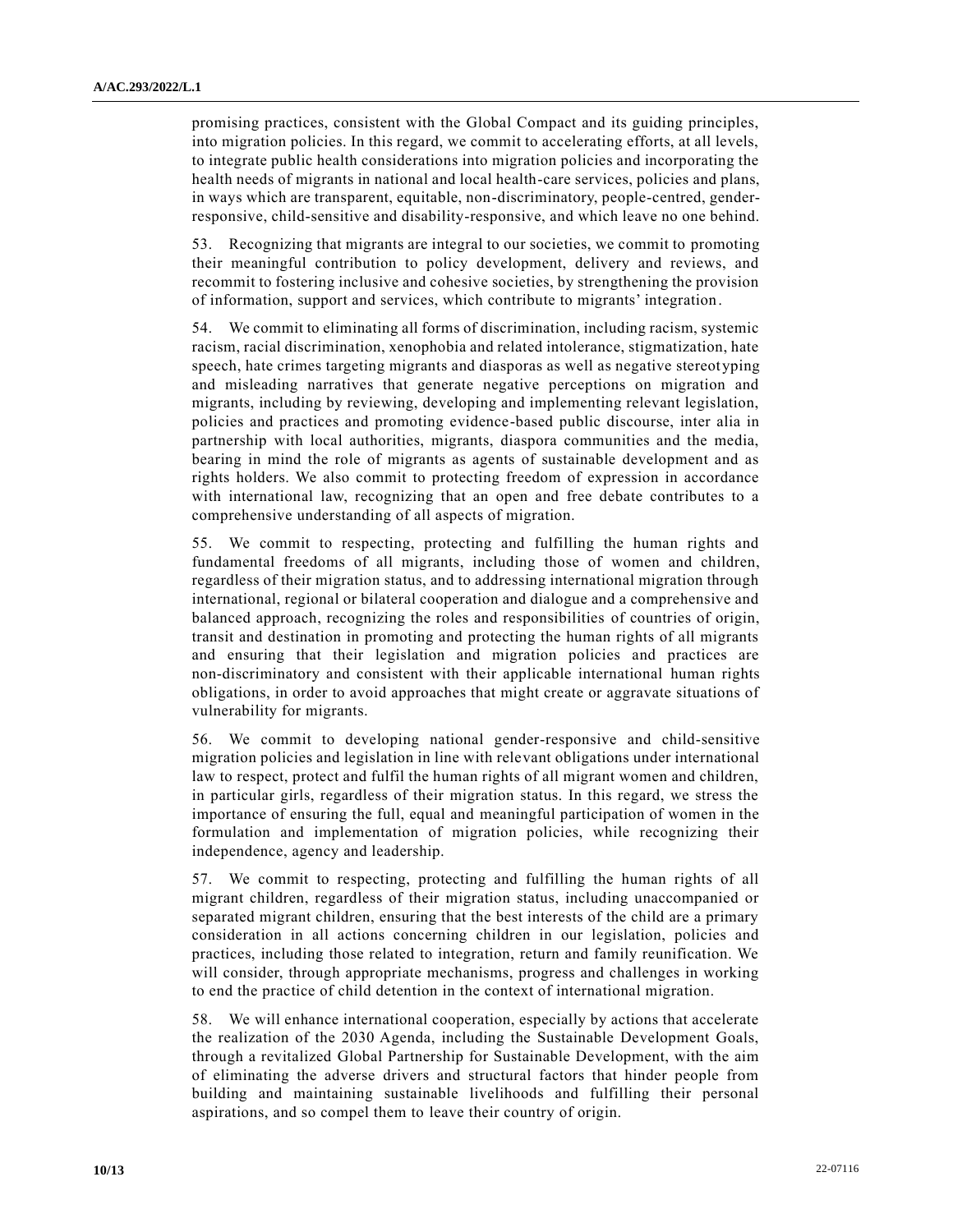59. We will strengthen our efforts to enhance and diversify the availability of pathways for safe, orderly and regular migration, including in response to demographic and labour market realities, and for migrants in vulnerable situations, as well as those affected by disasters, climate change and environmental degradation, including by working coherently across all relevant multilateral forums, concluding labour mobility agreements, optimizing education opportunities, facilitating access to procedures for family reunification through appropriate measures that promote the realization of the right to family life and the best interests of the child, and regularizing migrants in an irregular situation, in line with national laws. In this regard, we commit to providing migrants with access to information pertaining to their rights and obligations during all stages of migration, including information on fair and ethical recruitment, skills, qualifications, entry and exit requirements, living and working conditions, wages and benefits, and access to justice and services, among others.

60. We commit to strengthening our efforts to take legislative or other measures to prevent, combat and eradicate trafficking in persons, including forced labour, in the context of international migration, including by intensifying bilateral, regional and international cooperation to investigate, prosecute and penalize trafficking in persons. We further commit to ensuring the effective identification, protection of and assistance to migrants who have become victims of trafficking in persons, not conditional upon cooperation with the authorities against suspected traffickers, including by providing access to gender-responsive and child-sensitive measures for their physical, psychological and social recovery and reintegration, facilitating access to justice, and avoiding the criminalization of migrants who are victims of trafficking in persons for trafficking-related offences.

61. We commit to intensifying joint efforts, including through international cooperation between countries of origin, transit and destination, to prevent and counter the smuggling of migrants, in full respect for human rights, by protecting the lives and human rights of migrants, ensuring safe and effective access to justice for migrant victims of crime and ensuring that migrants do not become liable to criminal prosecution for the fact of having been the object of smuggling, notwithstanding potential prosecution for other violations of national law, as well as by combating the criminal activity and ending the impunity of smuggling networks, which put the lives of migrants at risk, and by enhancing pathways for safe, orderly and regular migration.

62. We commit to strengthening our efforts to cooperate for safe and dignified return and to guaranteeing due process, individual assessment and effective remedy, including by upholding the prohibition of collective expulsion in accordance with our obligations under international human rights law, and to ensuring that our nationals are duly received and readmitted, in full respect for the human right to return to one's own country and the obligation of States to readmit their own nationals, and we will accelerate our efforts so that returning migrants are assisted in their sustainable reintegration process through effective partnerships.

63. We commit to enhancing cooperation to address violence, including sexual and gender-based violence, and harassment against women migrant workers in line with our obligations under international law and relevant labour standards, and to eliminate situations of vulnerability for women migrant workers by promoting decent work, such as minimum wage policies, by facilitating safe and effective access to justice, and by protecting and supporting victims and survivors of all forms of violence, including harassment.

64. Recognizing the foundational role of proof of legal identity in fulfilling the objectives of the Global Compact, such as enhancing access to regular pathways, preventing and reducing statelessness and facilitating safe and dignified return, as well as sustainable reintegration, we commit to accelerating efforts to ensure that all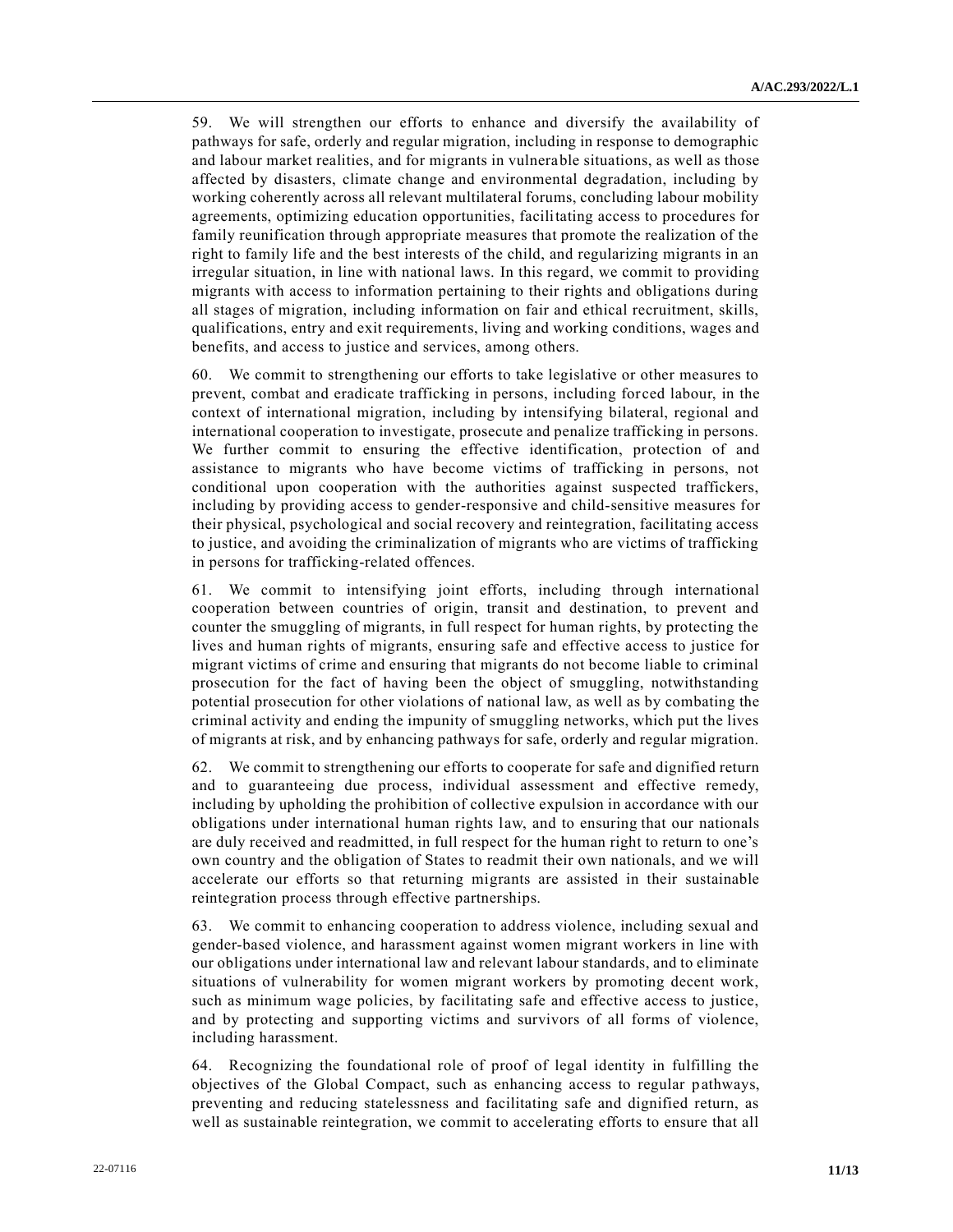migrants have proof of legal identity and adequate documentation and that our nationals have non-discriminatory access to proof of nationality and other relevant documents, including by strengthening identification procedures and documentation systems, including through digitalization efforts, as well as consular capacities and cooperation, including through technical assistance and bilateral or regional agreements.

65. We aim to develop and implement transparent, safe and predictable arrival procedures on land and at sea for all migrants, including procedures for rescued people, promoting responsibility-sharing in providing a place of safety, in accordance with international law obligations at borders and along migratory routes, and to develop and implement procedures and agreements on search and rescue of migrants, with the primary objective of protecting migrants' right to life, that uphold the prohibition of collective expulsion, guarantee due process and individual assessments, enhance reception and assistance capacities, and ensure that the provision of assistance of an exclusively humanitarian nature for migrants is not considered unlawful.

66. We commit to continuing our efforts to facilitate the mutual recognition of formally and informally acquired skills and competencies acquired by migrants, including by issuing documents to this effect as appropriate, supporting the skilling and reskilling of migrants and returning migrants, promoting decent work opportunities, enhancing international cooperation to allow for the recovery of earned wages, benefits and entitlements of returning migrants, and promoting the sustainable reintegration of returning migrants by providing them with equal access to social protection and services.

67. We commit to redoubling our efforts to reduce the average transaction cost of migrant remittances from 6.3 per cent of the amount transferred during the third quarter of 2021 to less than 3 per cent by 2030, including by adopting digital solutions for faster, safer and cheaper remittances, promoting digital and financial inclusion and accelerating access to transaction accounts for migrants.

68. We invite relevant subregional, regional and cross-regional processes, platforms, dialogues, forums and organizations, including the United Nations regional economic commissions and regional consultative processes on migration, in reviewing the progress made in the implementation of the Global Compact at all levels, to consider ways to enhance cooperation related to its full implementation, in consultation with all relevant stakeholders and in line with a 360-degree vision.

69. We will integrate migration as a cross-cutting issue in national development plans, development cooperation and other relevant frameworks, and through the voluntary elaboration of ambitious and inclusive national implementation plans, in line with a whole-of-government and whole-of-society approach, and expand international cooperation and partnerships to implement the vision of the Global Compact, including through financial and technical assistance to developing countries, especially to African countries, least developed countries, landlocked developing countries, small island developing States and middle-income countries.

70. We request the Secretary-General, in his next biennial report, to propose, for the consideration of Member States, a limited set of indicators, drawing on the global indicator framework for the Sustainable Development Goals and targets of the 2030 Agenda as contained in General Assembly resolution [71/313](https://undocs.org/en/A/RES/71/313) of 6 July 2017 and other relevant frameworks, to assist Member States, upon their request, in conducting inclusive reviews of progress related to the implementation of the Global Compact, as well as to include a comprehensive strategy for improving disaggregated migration data at the local, national, regional and global levels.

71. We commit to continuing to strengthen national capacities, including for data collection, and international partnerships to realize the vision laid out in the Global